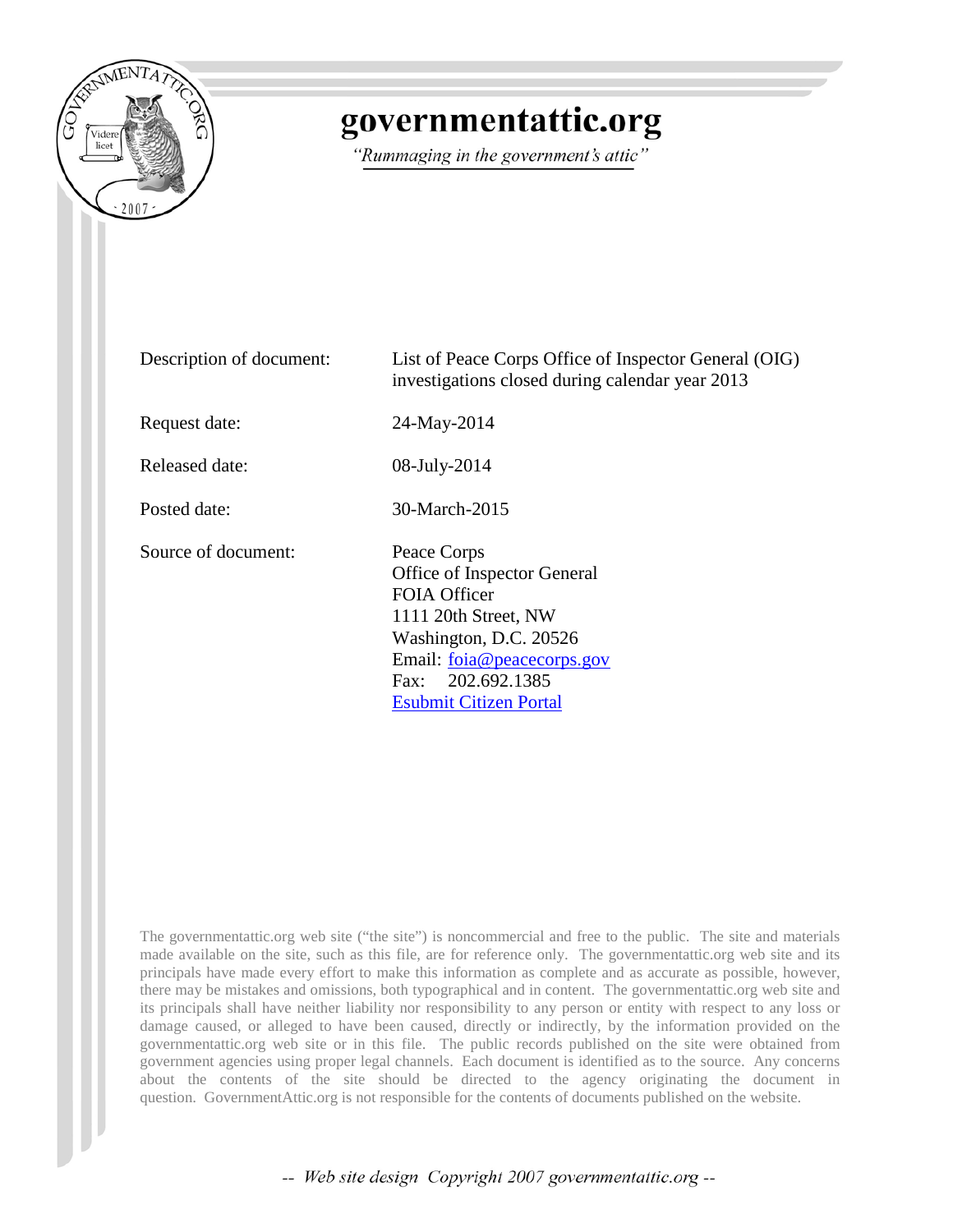

## **OFFICE OF INSPECTOR GENERAL**

July 8, 2014

This letter is in response to your May 24, 2014 request, under the provisions of the Freedom of Information Act (FOIA), 5 U.S.C. §552, for a "I request the list of investigations closed during calendar year 2013".

You will find enclosed the responsive printout. Pursuant to 5 U.S.C. §552 (b) (7) (C), 5 U.S.C. §552 (b) (6), and 5 U.S.C. §552 (b)(7) (E) I have redacted all sensitive material as to protect individuals mentioned in the report from an unwarranted invasion of personal privacy and to prevent disclosure of law enforcement techniques and procedures.

You have a right to appeal my decision within 15 days of receipt of this letter by writing to the Inspector General, Office of Inspector General, Peace Corps, 1111  $20^{th}$  St., N.W., Washington, DC 20526. Vashington, DC 20526.

Je ffrey Reichert FOIA Officer

enclosure cc: Denora Miller, FOIA/Privacy Act Officer, Office of Management PEACE CORPS **\*\*** 

1961- 2011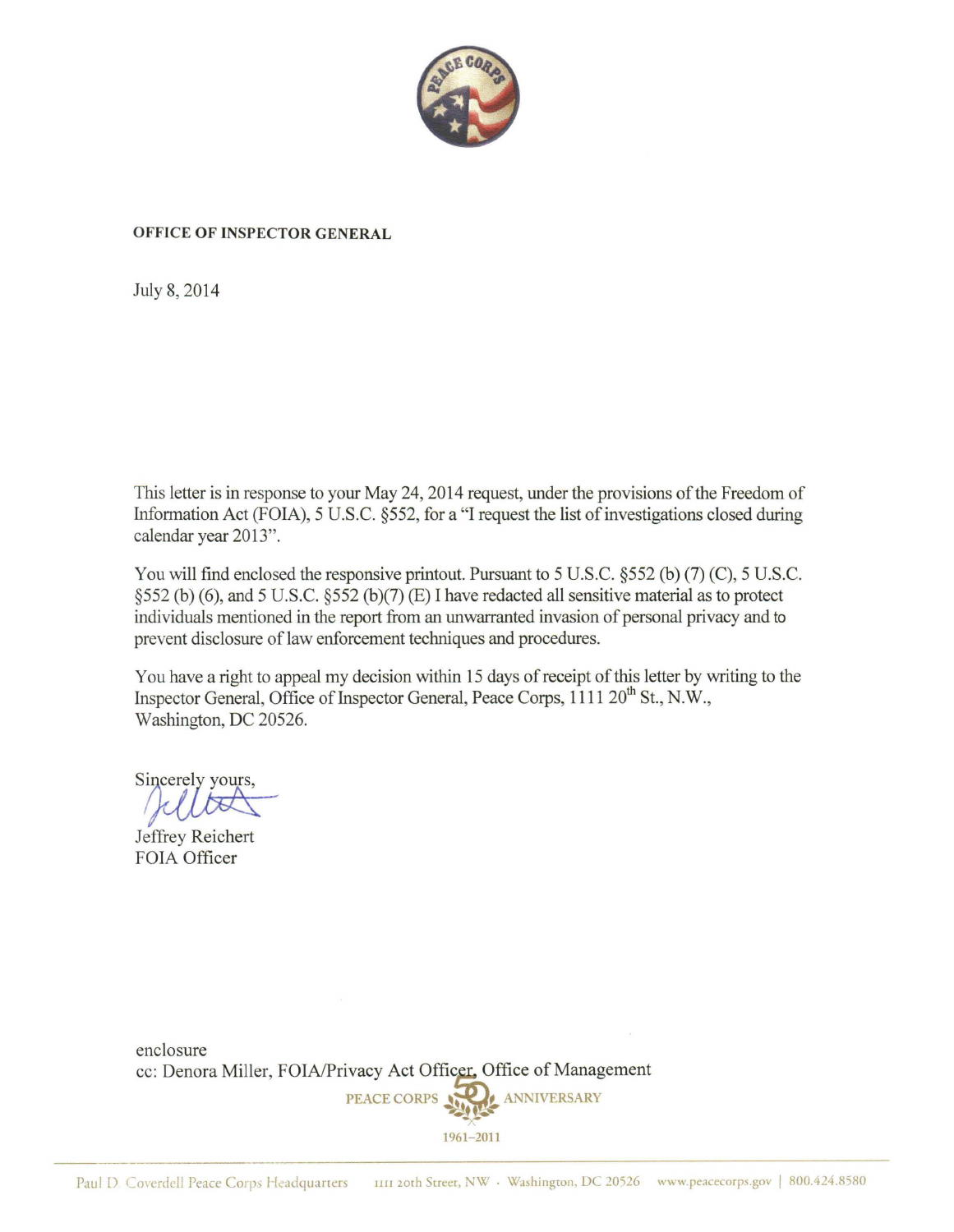| <b>Status</b>  | <b>Inquiry</b><br>Number | <b>Inquiry Open</b><br>Date | <b>Investigat Agent</b><br><u>ion</u><br><b>Number</b> | <b>Investigation Type PC Post</b>                                     |                                | <b>Disposition</b>                                       |
|----------------|--------------------------|-----------------------------|--------------------------------------------------------|-----------------------------------------------------------------------|--------------------------------|----------------------------------------------------------|
| Closed         |                          | 4/29/2013                   |                                                        | Embezzlement or/<br>Theft of<br>Government<br>Property                |                                |                                                          |
| Archived $\nu$ |                          | 4/22/2013                   |                                                        | <b>PROTECT Act</b>                                                    |                                | Converted to                                             |
| Archived       |                          | 4/11/2013                   |                                                        | <b>False Statements United</b><br>or Entries                          | <b>States</b>                  | full investigation<br>Converted to<br>full investigation |
| Closed         |                          | 3/7/2013                    |                                                        | <b>Ethics Violation</b>                                               |                                |                                                          |
| Archived       |                          | 11/24/2012                  |                                                        | Bribery of a<br><b>Public Official</b>                                |                                |                                                          |
| Archived       |                          | 10/24/2012                  |                                                        | Rape                                                                  |                                | Converted to<br>full investigation                       |
| Archived       |                          | 10/10/2012                  |                                                        | cyber crimes                                                          |                                | Converted to<br>full investigation                       |
| Archived       |                          | 8/30/2012                   |                                                        | <b>Ethics Violation</b>                                               | <b>United</b><br><b>States</b> | Converted to<br>full investigation                       |
| Archived       |                          | 7/16/2012                   |                                                        | <b>Other Physical</b>                                                 |                                | Converted to                                             |
| Closed         |                          | 7/11/2012                   |                                                        | Assault<br>Administrative<br>Matters or Title 5<br>Violation          |                                | full investigation<br>Converted to<br>full investigation |
| Closed         |                          | 5/22/2012                   |                                                        | Theft                                                                 |                                | Converted to<br>full investigation                       |
| Archived       |                          | 12/19/2011                  |                                                        | <b>Theft</b>                                                          |                                | Converted to                                             |
| Closed         |                          | 9/20/2011                   |                                                        | <b>Other Sexual</b>                                                   |                                | full investigation<br>Converted to                       |
| Archived       |                          | 7/27/2011                   |                                                        | Assault<br>Fraud in<br>Connection with<br>Identification<br>Documents | United<br><b>States</b>        | full investigation<br>Converted to<br>full investigation |
| Closed         |                          | 2/18/2010                   |                                                        | <b>FECA</b>                                                           |                                | Converted to<br>full investigation                       |